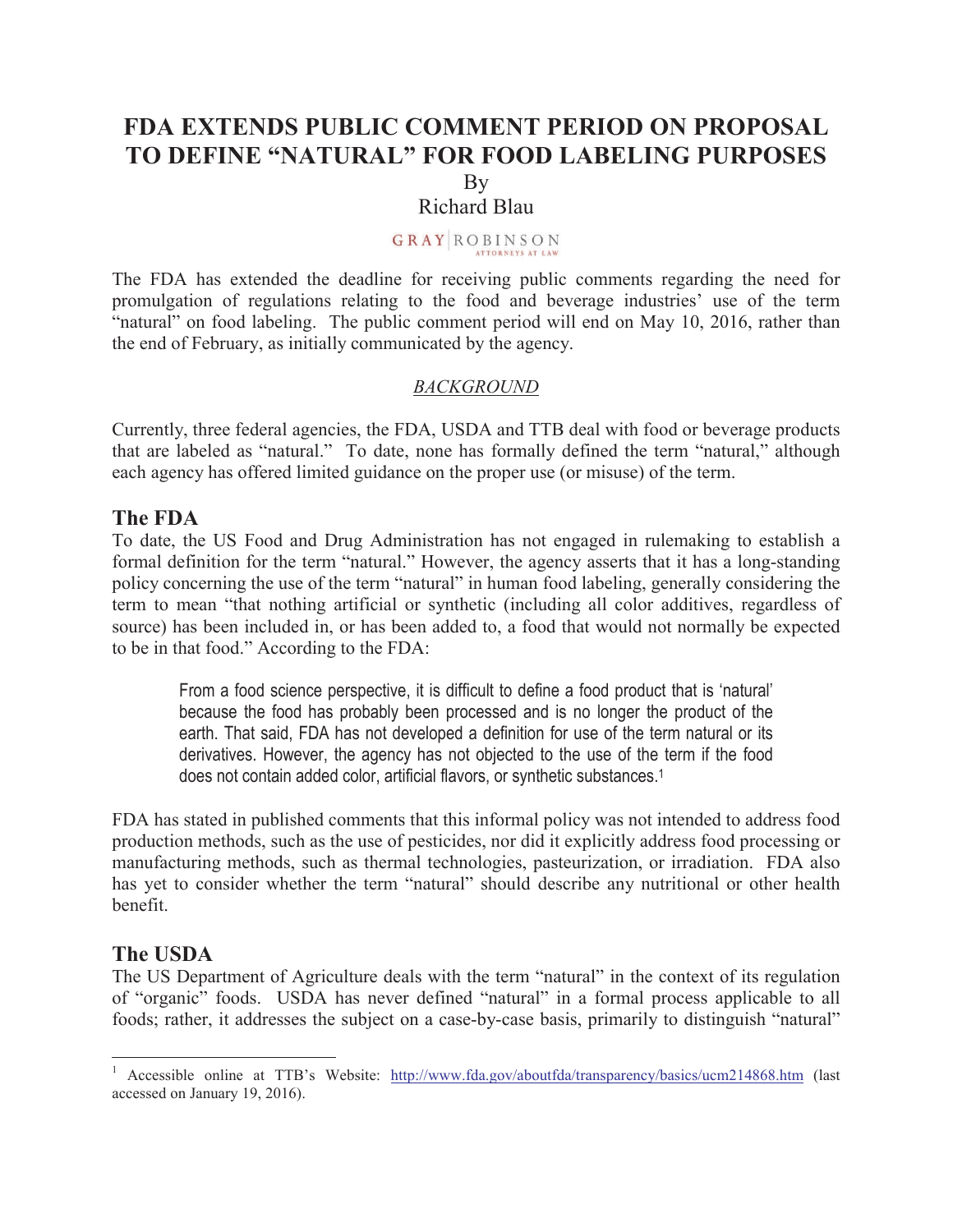products from those labeled as "organic," which the department spent years defining. $2$  For example, according to the USDA meat, poultry or eggs labeled as "natural" means:

## NATURAL:

A product containing no artificial ingredient or added color and is only minimally processed. Minimal processing means that the product was processed in a manner that does not fundamentally alter the product. The label must include a statement explaining the meaning of the term natural (such as "no artificial ingredients; minimally processed").<sup>3</sup>

As required by USDA, meat, poultry, and egg products labeled as "natural" must be minimally processed and contain no artificial ingredients. However, the natural label does not include any standards regarding farm practices and only applies to processing of meat and egg products. There are no standards or regulations for the labeling of natural food products if they do not contain meat or eggs.

# **The TTB**

The US Alcohol and Tobacco Tax and Trade Bureau is responsible for regulating alcohol beverages. Through its predecessor, the US Bureau of Alcohol, Tobacco and Firearms, the agency issued ATF Ruling 85-4: LABELING AND ADVERTISING ALCOHOL BEVERAGES AS "NATURAL." While the bulletin does not actually define the term "natural," it does describe when TTB takes no exception to its use:

(1) Any grape fruit, citrus or agricultural **wine** may be designated "natural" if it is made without added alcohol or brandy…No other type of wine may be designated as "natural."

(2) A **distilled spirit** may be designated as "natural" if is solely the result of distillation, with or without mingling of the same class and type of spirits or simple filtration which does not alter the class or type of the product.

(3) A **malt beverage** may be designated "natural" if it is made without adjuncts (additives) other than those additives which do not remain in the finished product, either by precipitating out or by combining with other components of the product and the resulting compound precipitates or is filtered out.<sup>4</sup>

<sup>&</sup>lt;sup>2</sup> In 2000, the USDA finalized the regulations relating to the National Organic Program (NOP) at 7 CFR Part 205. These rules provide new standards for the production, handling, processing, labeling, and marketing of products labeled with organic claims.

<sup>3</sup> Accessible online at the Food Safety Inspection Service's section of the USDA's Website: http://www.fsis.usda.gov/wps/wcm/connect/fsis-content/internet/main/topics/food-safety-education/getanswers/food-safety-fact-sheets/food-labeling/meat-and-poultry-labeling-terms/meat-and-poultry-labeling-terms (last accessed on January 19, 2016).

<sup>&</sup>lt;sup>4</sup> Accessible online at TTB's Website: http://www.ttb.gov/industry\_circulars/archives/1985/85-04.html (last accessed on January 19, 2016).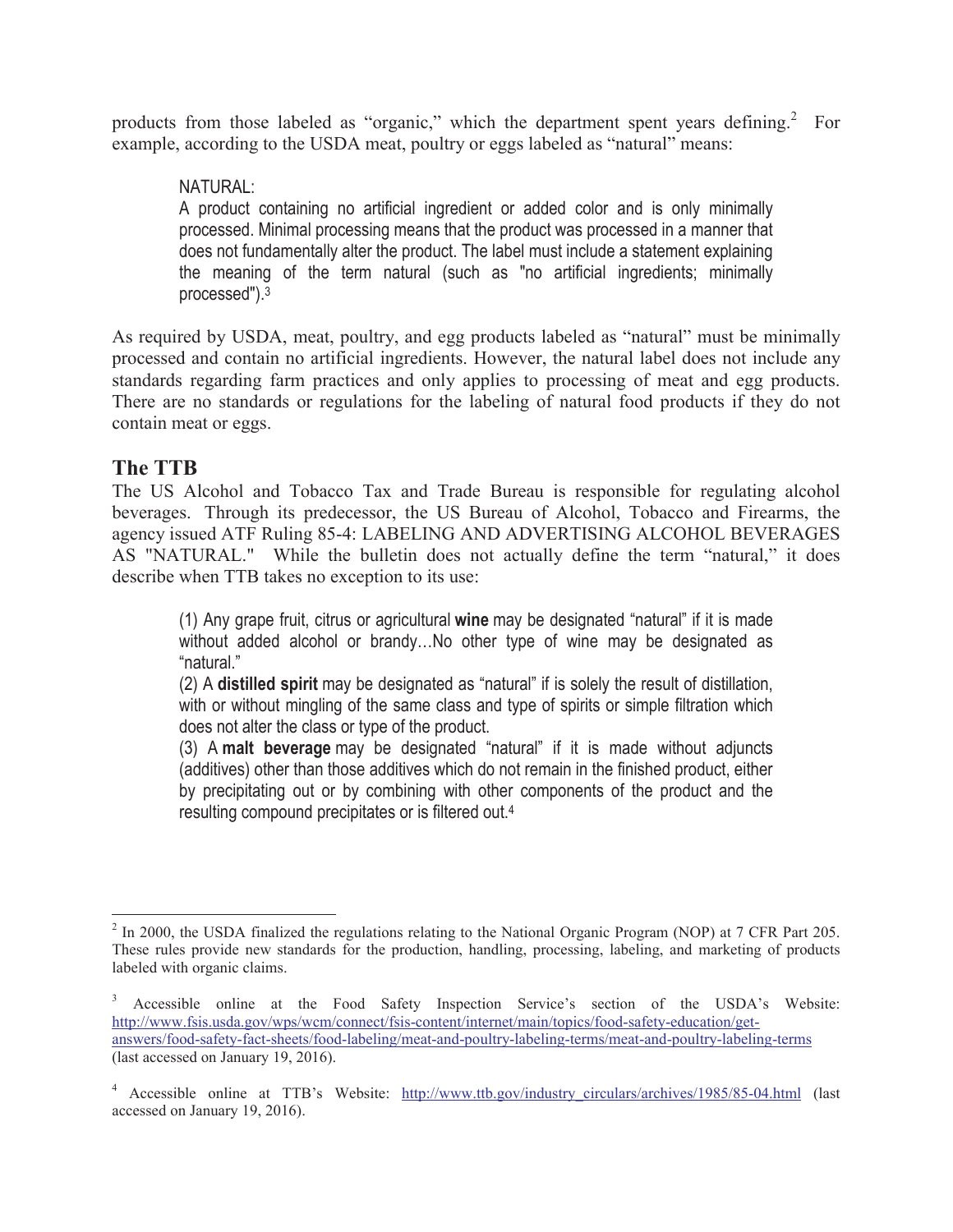#### *THE IMPORTANCE OF DEFINING "NATURAL"*

The question of when a product can be labeled as "natural" take on increasing importance with the proliferation of mislabeling lawsuits related to food products, and now even alcohol beverages. Over the last few years, plaintiffs have become very aggressive in suing food and beverage manufacturers asserting that labels characterizing the products as "natural" are misleading – either because of the means of production or the ingredients contained in the products.

In particular, plaintiffs are going after claims that a product is "all-natural" or "100 percent natural." Plaintiffs contend such claims misrepresent the health benefits or ingredients of the products in ways that allow the manufacturers to charge a premium to consumers.

Food and beverage mislabeling lawsuits allege a broad range of violations of express labeling regulations and deceptive marketing practices. This surge in class action litigation has included attacks on respected, well known brands, such as:

- **Dole's** fruits (allegedly false use of the term "all natural" because packaged fruits contain ascorbic acid and citric acid);
- **Snapple Juice**, **Healthy Choice Pasta Sauce** and **Arizona Beverage Co. Iced Teas** (allegedly falsely labeled as "natural," but contain high-fructose corn syrup);
- **Frito-Lay's Rolled Gold Pretzels** (alleging pretzels contain unnatural ingredients (including niacin, riboflavin, folic acid, and ammonium bicarbonate);
- **Tostitos, Sun Chips, Naked Juice** beverages, and **Wesson Vegetable Oil** (allegedly falsely labeled as "natural," but contain "genetically modified organisms");
- **Blue Diamond Almond Milk** (allegedly false for being labeled "all natural" even though the product contains a synthetic ingredient, potassium citrate);l
- **Tropicana Orange Juice** (allegedly falsely advertised as natural but scientifically engineered in laboratories);
- **Ben & Jerry's Ice Cream** (allegedly misrepresented ice cream containing "Dutch" or "alkalized" cocoa as "all natural" because the alkalized cocoa used is processed with potassium carbonate, a man-made synthetic ingredient);
- **Fiber One** (allegedly falsely represented as containing natural fiber, but instead contains a chemically extracted substance called inulin);
- **Lipton Tea** and **Hershey Chocolate** (allegedly falsely represented health benefits of flavonoid antioxidants);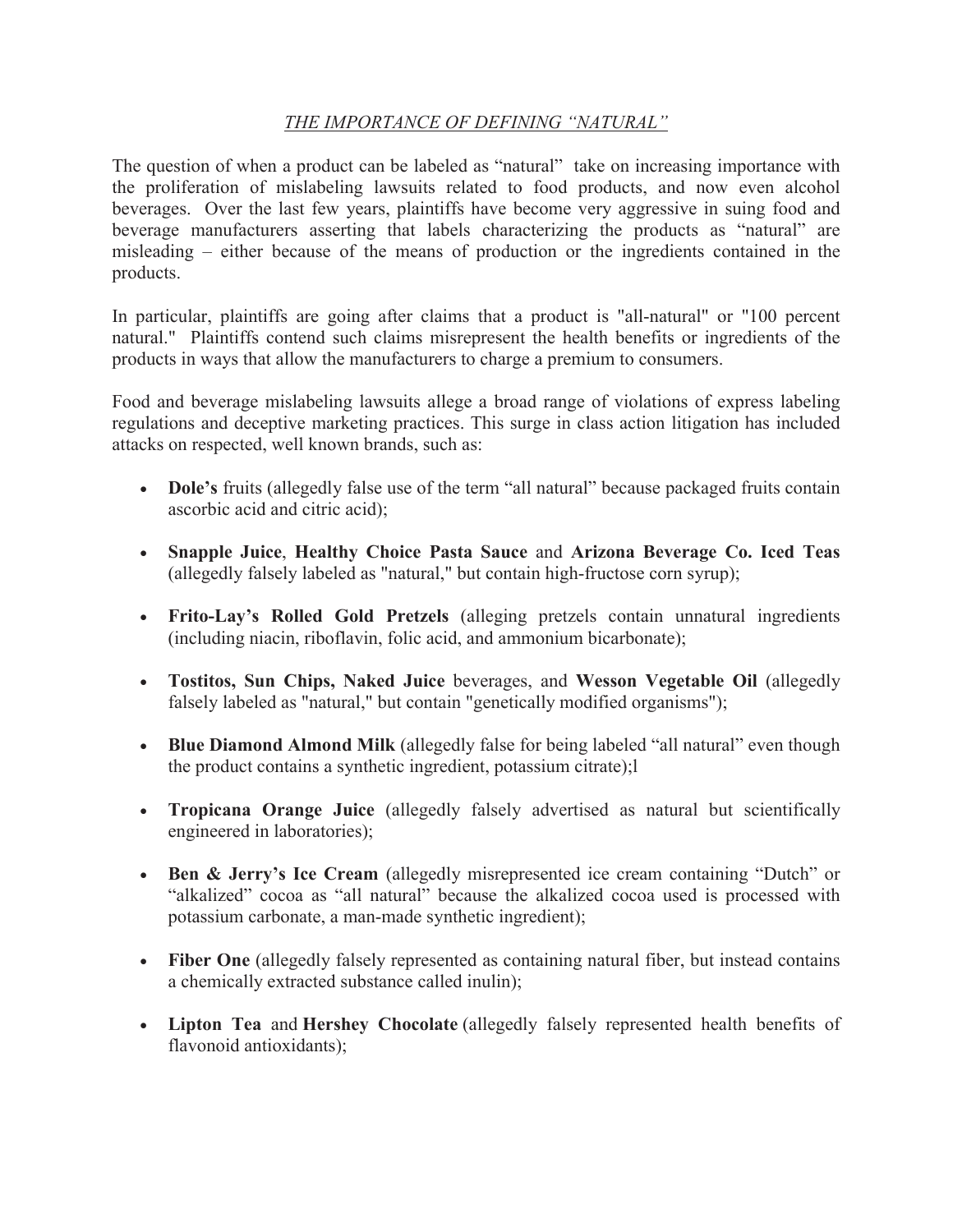- **Kellogg Co.'s Kashi** branded snack foods and cereals (allegedly falsely labeled as "nothing artificial," but contain synthetic ingredients);
- **Splenda** no-calorie artificial sweetener (allegedly claimed fortified with vitamins, antioxidants or fiber, but the product purportedly does not deliver health benefits);
- **Chobani Yogurt** (allegedly misleadingly identified sugar as "evaporated cane juice");
- **Nestle Coffee Mate Creamer** (allegedly mislabeled as containing "0 grams trans-fat").

The alcohol beverage sector is not immune to these types of mislabeling claims. For example, in *Langendorf v. Skinnygirl Cocktails*, the plaintiff alleged that **Skinnygirl Margarita**, a pre-mixed alcohol beverage sold to on-premises retailers, contains the non-natural preservative sodium benzoate, and therefore its "all natural" label is false and misleading.<sup>5</sup>

### *THE FDA'S DECISION TO CONSIDER RULEMAKING*

As litigation increases, the need for defining the term "natural" has grown. Because of this need, FDA is requesting comment on the use of the term natural in the labeling of human food in direct response to consumers who have requested that FDA explore the use of the term. According to the agency:

Because of the changing landscape of food ingredients and production, and in direct response to consumers who have requested that the FDA explore the use of the term "natural," the agency is asking the public to provide information and comments on the use of this term in the labeling of human food products.

FDA is taking this action in part because it received three Citizen Petitions asking that the agency define the term "natural" for use in food labeling and one Citizen Petition asking that the agency prohibit the term "natural" on food labels. The agency also notes that some federal courts, as a result of litigation between private parties, have requested administrative determinations from FDA regarding whether food products containing ingredients produced using genetic engineering or foods containing high fructose corn syrup may be labeled as "natural."

Specifically, FDA asks for information and public comment on questions such as:

• Whether it is appropriate to define the term "natural?"

 $\overline{a}$  $5$  On October 30, 2014, the Northern District of Illinois declined to certify a class of consumers who had purchased the Skinnygirl Margarita product since 2009. First, the court found the class lacked ascertainability because Skinnygirl Cocktails were never sold directly to consumers, and plaintiffs failed to show how class membership could be verified by the dates of purchase, the locations of retail establishments, and the frequency, cost, and quantity of purchases. Further, the court noted that there was no evidence to show that the potential class members would not have bought the product based on "the presence of a small quantity of sodium benzoate." *Langendorf v. Skinnygirl Cocktails, LLC*, --- F.R.D. ---, 2014 WL 5487670 (N.D. Ill. Oct. 30, 2014):